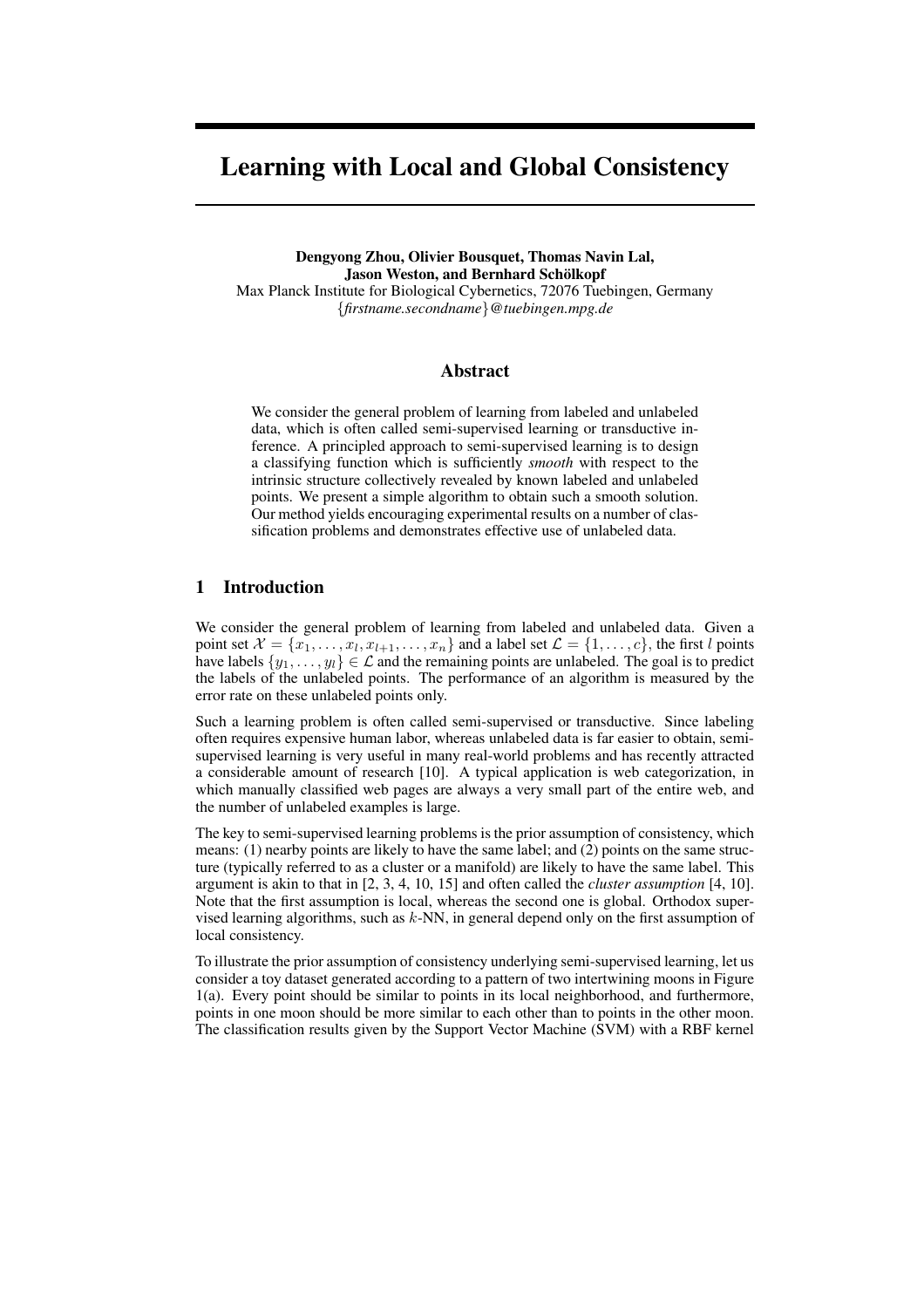

Figure 1: Classification on the two moons pattern. (a) toy data set with two labeled points; (b) classifying result given by the SVM with a RBF kernel; (c)  $k$ -NN with  $k = 1$ ; (d) ideal classification that we hope to obtain.

and  $k$ -NN are shown in Figure 1(b)  $\&$  1(c) respectively. According to the assumption of consistency, however, the two moons should be classified as shown in Figure 1(d).

The main differences between the various semi-supervised learning algorithms, such as spectral methods [2, 4, 6], random walks [13, 15], graph mincuts [3] and transductive SVM [14], lie in their way of realizing the assumption of consistency. A principled approach to formalize the assumption is to design a classifying function which is sufficiently *smooth* with respect to the intrinsic structure revealed by known labeled and unlabeled points. Here we propose a simple iteration algorithm to construct such a smooth function inspired by the work on spreading activation networks [1, 11] and diffusion kernels [7, 8, 12], recent work on semi-supervised learning and clustering [2, 4, 9], and more specifically by the work of Zhu *et al.* [15]. The keynote of our method is to let every point iteratively spread its label information to its neighbors until a global stable state is achieved.

We organize the paper as follows: Section 2 shows the algorithm in detail and also discusses possible variants; Section 3 introduces a regularization framework for the method; Section 4 presents the experimental results for toy data, digit recognition and text classification, and Section 5 concludes this paper and points out the next researches.

### **2 Algorithm**

Given a point set  $\mathcal{X} = \{x_1, \ldots, x_l, x_{l+1}, \ldots, x_n\} \subset \mathbb{R}^m$  and a label set  $\mathcal{L} = \{1, \ldots, c\}$ , the first l points  $x_i(i \leq l)$  are labeled as  $y_i \in \mathcal{L}$  and the remaining points  $x_u(l+1 \leq u \leq n)$ are unlabeled. The goal is to predict the label of the unlabeled points.

Let F denote the set of  $n \times c$  matrices with nonnegative entries. A matrix  $F =$  $[F_1^T, \ldots, F_n^T]^T \in \mathcal{F}$  corresponds to a classification on the dataset X by labeling each point  $x_i$  as a label  $y_i = \arg \max_{j \leq c} F_{ij}$ . We can understand F as a vectorial function  $F: \mathcal{X} \to \mathbb{R}^c$  which assigns a vector  $\overline{F_i}$  to each point  $x_i$ . Define a  $n \times c$  matrix  $Y \in \mathcal{F}$  with  $Y_{ij} = 1$  if  $x_i$  is labeled as  $y_i = j$  and  $Y_{ij} = 0$  otherwise. Clearly, Y is consistent with the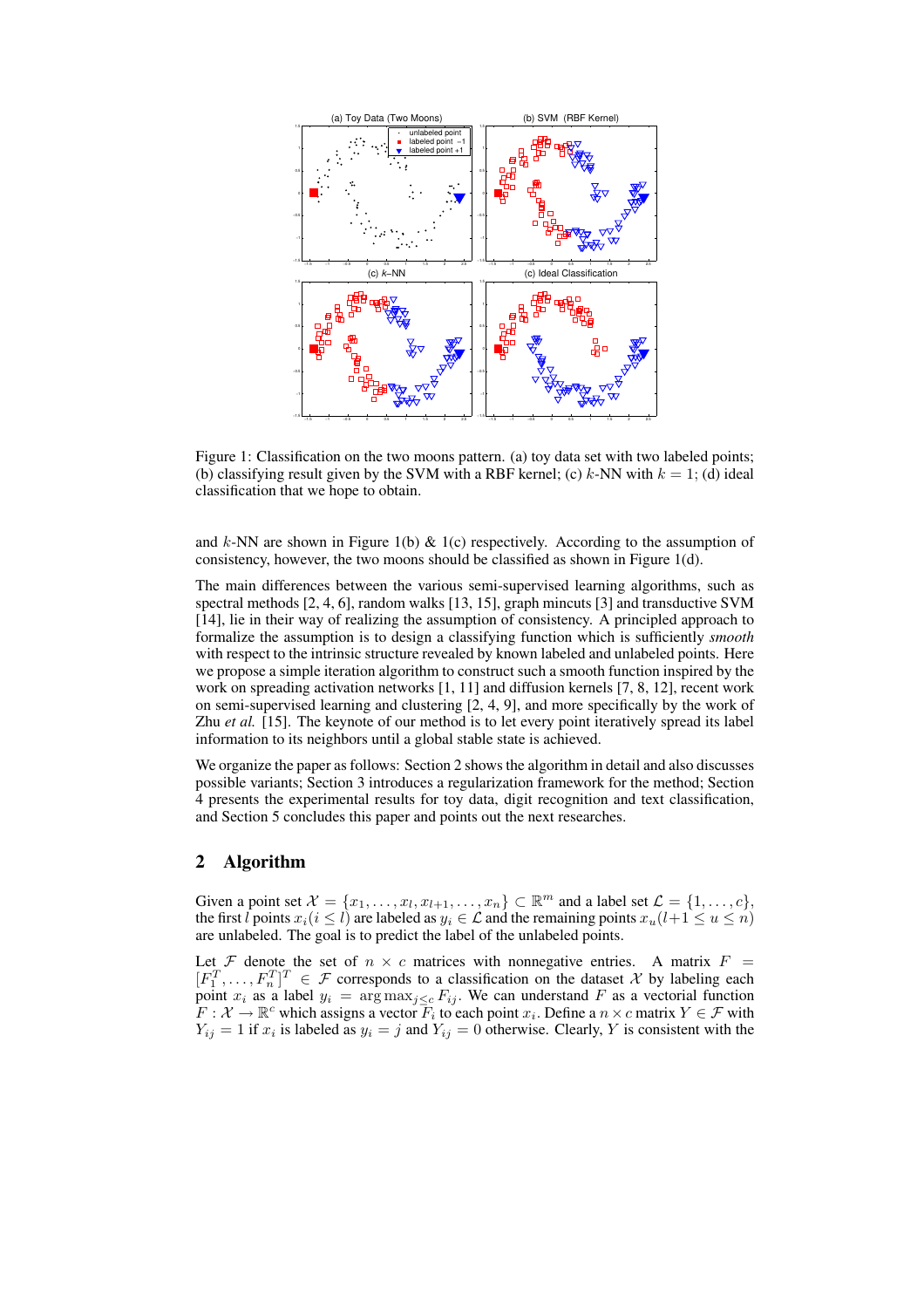initial labels according the decision rule. The algorithm is as follows:

- 1. Form the affinity matrix W defined by  $W_{ij} = \exp(-||x_i x_j||^2 / 2\sigma^2)$  if  $i \neq j$ and  $W_{ii} = 0$ .
- 2. Construct the matrix  $S = D^{-1/2}WD^{-1/2}$  in which D is a diagonal matrix with its  $(i, i)$ -element equal to the sum of the *i*-th row of W.
- 3. Iterate  $F(t+1) = \alpha SF(t) + (1-\alpha)Y$  until convergence, where  $\alpha$  is a parameter in (0, 1).
- 4. Let  $F^*$  denote the limit of the sequence  $\{F(t)\}\)$ . Label each point  $x_i$  as a label  $y_i = \arg \max_{j \leq c} F_{ij}^*$ .

This algorithm can be understood intuitively in terms of spreading activation networks  $[1, 11]$  from experimental psychology. We first define a pairwise relationship W on the dataset X with the diagonal elements being zero. We can think that a graph  $G = (V, E)$  is defined on  $\mathcal{X}$ , where the the vertex set V is just  $\mathcal{X}$  and the edges E are weighted by W. In the second step, the weight matrix  $W$  of  $G$  is normalized symmetrically, which is necessary for the convergence of the following iteration. The first two steps are exactly the same as in spectral clustering [9]. During each iteration of the third step each point receives the information from its neighbors (first term), and also retains its initial information (second term). The parameter  $\alpha$  specifies the relative amount of the information from its neighbors and its initial label information. It is worth mentioning that *self-reinforcement* is avoided since the diagonal elements of the affinity matrix are set to zero in the first step. Moreover, the information is spread *symmetrically* since S is a symmetric matrix. Finally, the label of each unlabeled point is set to be the class of which it has received most information during the iteration process.

Let us show that the sequence  ${F(t)}$  converges and  $F^* = (1 - \alpha)(I - \alpha S)^{-1}Y$ . Without loss of generality, suppose  $F(0) = Y$ . By the iteration equation  $F(t+1) = \alpha SF(t) + (1 \alpha$ )Y used in the algorithm, we have

$$
F(t) = (\alpha S)^{t-1} Y + (1 - \alpha) \sum_{i=0}^{t-1} (\alpha S)^i Y.
$$
 (1)

Since  $0 < \alpha < 1$  and the eigenvalues of S in [-1, 1] (note that S is similar to the stochastic matrix  $P = D^{-1}W = D^{-1/2}SD^{1/2}$ ,

$$
\lim_{t \to \infty} (\alpha S)^{t-1} = 0, \text{ and } \lim_{t \to \infty} \sum_{i=0}^{t-1} (\alpha S)^i = (I - \alpha S)^{-1}.
$$
 (2)

Hence

$$
F^* = \lim_{t \to \infty} F(t) = (1 - \alpha)(I - \alpha S)^{-1}Y,
$$

for classification, which is clearly equivalent to

$$
F^* = (I - \alpha S)^{-1} Y.
$$
 (3)

Now we can compute  $F^*$  directly without iterations. This also shows that the iteration result does not depend on the initial value for the iteration. In addition, it is worth to notice that  $(I - \alpha S)^{-1}$  is in fact a graph or diffusion kernel [7, 12].

Now we discuss some possible variants of this method. The simplest modification is to repeat the iteration after convergence, i.e.  $F^* = (I - \alpha S)^{-1} \cdots (I - \alpha S)^{-1} Y = (I - \alpha S)^{-1} Y$  $\alpha S$ )<sup>-p</sup>Y, where p is an arbitrary positive integer. In addition, since that S is similar to P, we can consider to substitute  $P$  for  $S$  in the third step, and then the corresponding closed form is  $F^* = (I - \alpha P)^{-1} Y$ . It is also interesting to replace S with  $P^T$ , the transpose of P. Then the classifying function is  $F^* = (I - \alpha P^T)^{-1} Y$ . It is not hard to see this is equivalent to  $F^* = (D - \alpha W)^{-1}Y$ . We will compare these variants with the original algorithm in the experiments.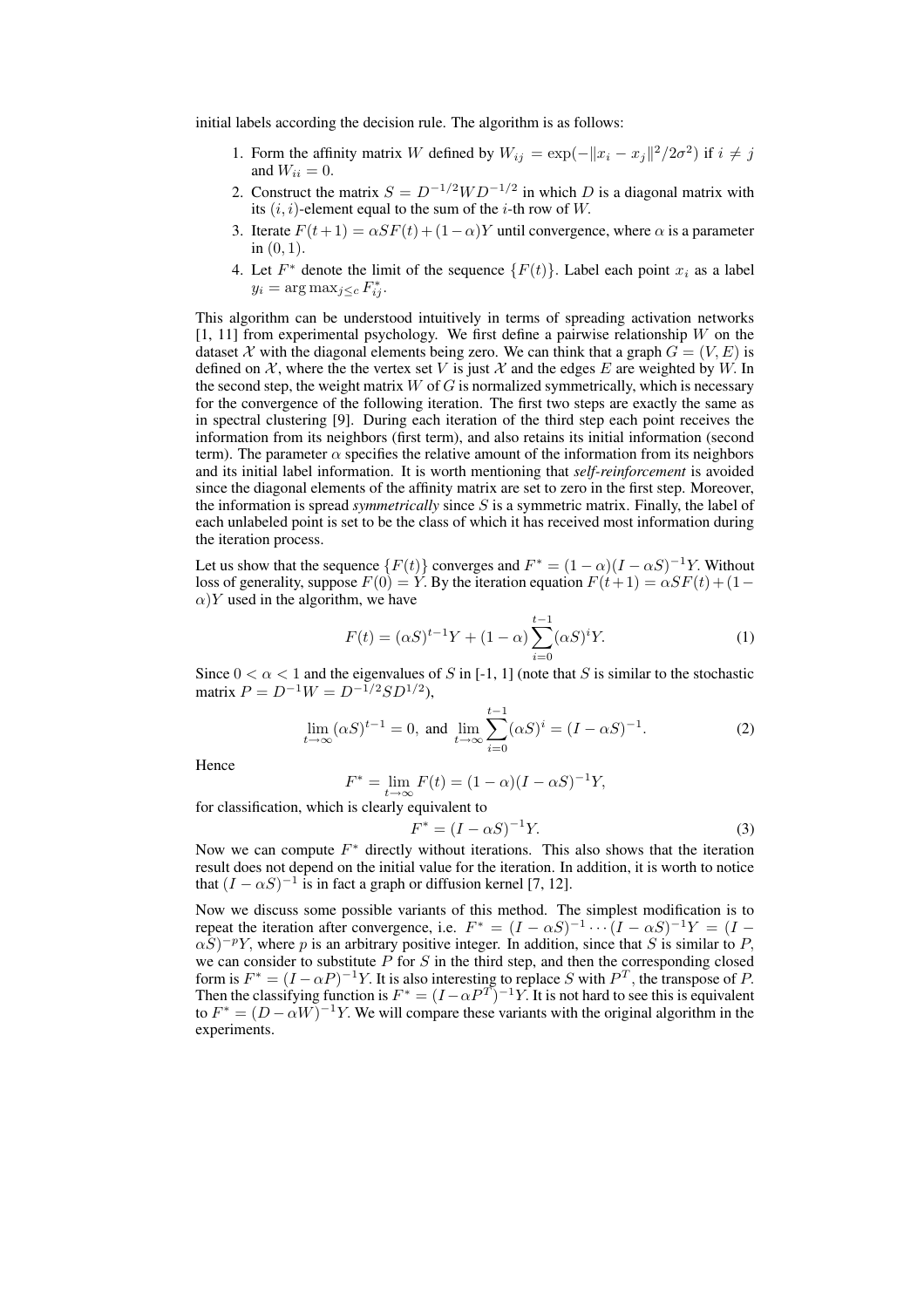## **3 Regularization Framework**

Here we develop a regularization framework for the above iteration algorithm. The cost function associated with  $F$  is defined to be  $\overline{2}$ 

$$
Q(F) = \frac{1}{2} \sum_{i,j=1}^{n} W_{ij} \left\| \frac{F_i}{\sqrt{D_{ii}}} - \frac{F_j}{\sqrt{D_{jj}}} \right\|^2 + \mu \sum_{i=1}^{n} \left\| F_i - Y_i \right\|^2, \tag{4}
$$

Where  $\mu > 0$  is the regularization parameter. Then the classifying function is

$$
F^* = \arg\min_{F \in \mathcal{F}} \mathcal{Q}(F). \tag{5}
$$

The first term of the right-hand side in the cost function is the *smoothness constraint*, which means that a good classifying function should not change too much between nearby points. The second term is the *fitting constraint*, which means a good classifying function should not change too much from the initial label assignment. The trade-off between these two competing constraints is captured by a positive parameter  $\mu$ . Note that the fitting constraint contains labeled as well as unlabeled data.

We can understand the smoothness term as the sum of the local variations, i.e. the local changes of the function between nearby points. As we have mentioned, the points involving pairwise relationships can be be thought of as an undirected weighted graph, the weights of which represent the pairwise relationships. The local variation is then in fact measured on each edge. We do not simply define the local variation on an edge by the difference of the function values on the two ends of the edge. The smoothness term essentially splits the function value at each point among the edges attached to it before computing the local changes, and the value assigned to each edge is proportional to its weight.

Differentiating  $Q(F)$  with respect to F, we have

$$
\left. \frac{\partial \mathcal{Q}}{\partial F} \right|_{F=F^*} = F^* - SF^* + \mu(F^* - Y) = 0,
$$

which can be transformed into

$$
F^* - \frac{1}{1+\mu} SF^* - \frac{\mu}{1+\mu} Y = 0.
$$

Let us introduce two new variables,

$$
\alpha = \frac{1}{1+\mu}, \text{ and } \beta = \frac{\mu}{1+\mu}.
$$

 $(I - \alpha S)F^* = \beta Y$ ,

Note that  $\alpha + \beta = 1$ . Then

Since 
$$
I - \alpha S
$$
 is invertible, we have  
\n
$$
F^* = \beta (I - \alpha S)^{-1} Y.
$$
\n(6)

which recovers the closed form expression of the above iteration algorithm.

Similarly we can develop the optimization frameworks for the variants  $F^* = (I - \alpha P)^{-1}Y$ and  $F^* = (D - \alpha W)^{-1} Y$ . We omit the discussions due to lack of space.

# **4 Experiments**

We used  $k$ -NN and one-vs-rest SVMs as baselines, and compared our method to its two variants: (1)  $F^* = (I - \alpha P)^{-1} Y$ ; and (2)  $F^* = (D - \alpha W)^{-1} Y$ . We also compared to Zhu *et al.*'s harmonic Gaussian field method coupled with the Class Mass Normalization (CMN) [15], which is closely related to ours. To the best of our knowledge, there is no reliable approach for model selection if only very few labeled points are available. Hence we let all algorithms use their respective optimal parameters, except that the parameter  $\alpha$ used in our methods and its variants was simply fixed at 0.99.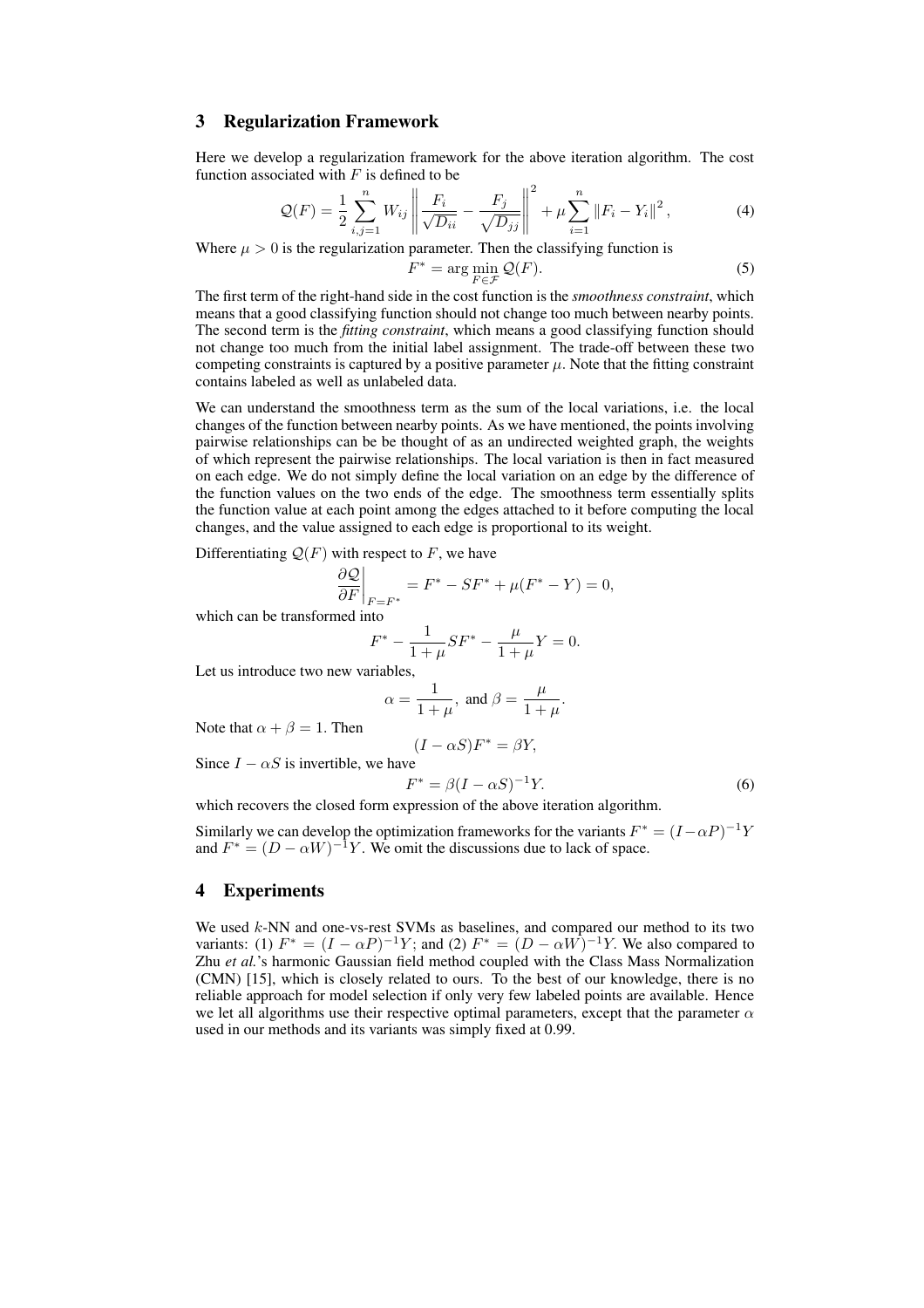

Figure 2: Classification on the pattern of two moons. The convergence process of our iteration algorithm with t increasing from 1 to 400 is shown from (a) to (d). Note that the initial label information are diffused along the moons.



Figure 3: The real-valued classifying function becomes flatter and flatter with respect to the two moons pattern with increasing  $t$ . Note that two clear moons emerge in (d).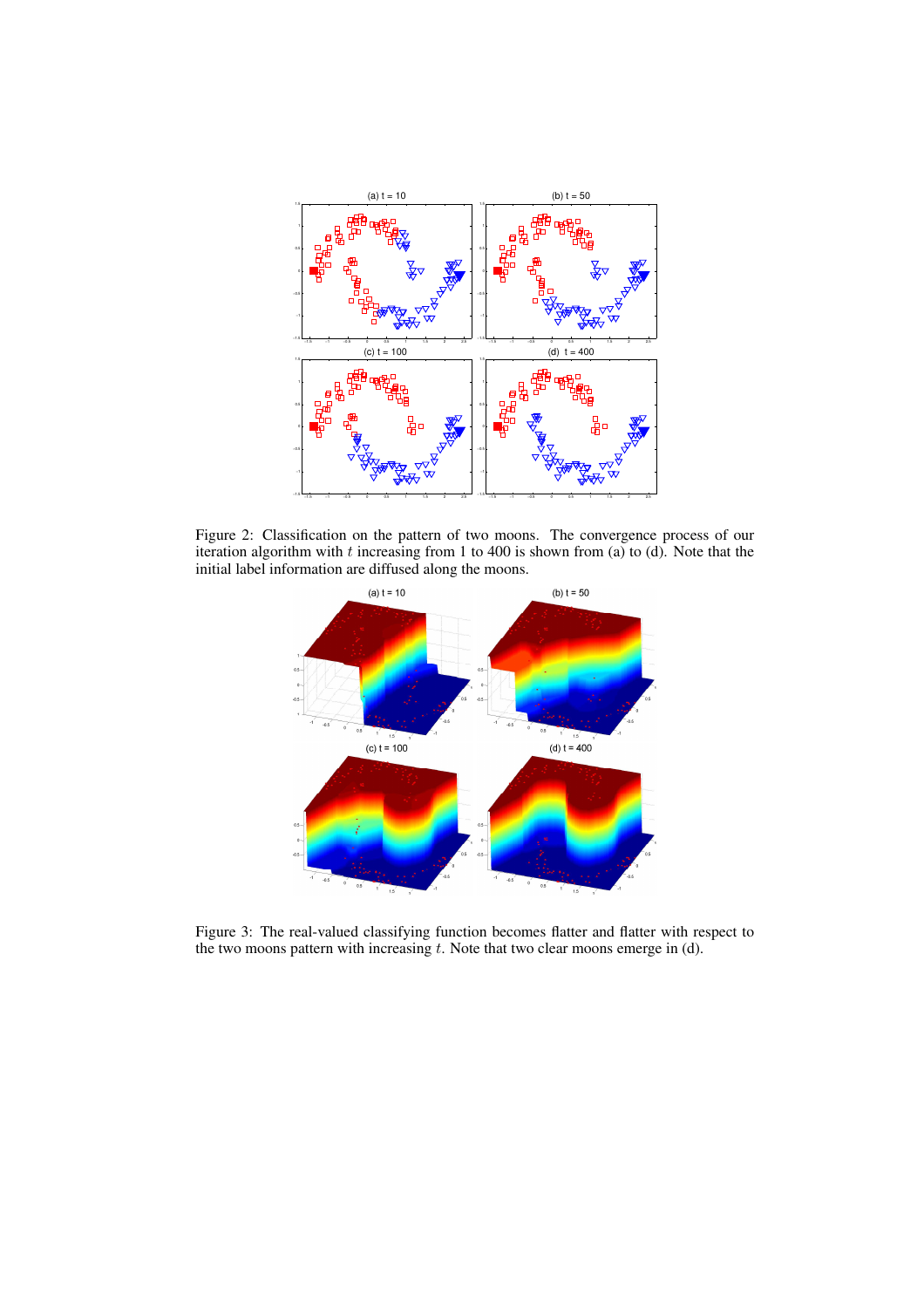

Figure 4: Smooth classification results given by supervised classifiers with the global consistency: (a) the classification result given by the SVM with a RBF kernel; (b) smooth the result of the SVM using the consistency method.

#### **4.1 Toy Problem**

In this experiment we considered the toy problem mentioned in Section 1 (Figure 1). The affinity matrix is defined by a RBF kernel but the diagonal elements are set to zero. The convergence process of our iteration algorithm with  $t$  increasing from 1 to 400 is shown in Figure 2(a)-2(d). Note that the initial label information are diffused along the moons. The assumption of consistency essentially means that a good classifying function should change slowly on the coherent structure aggregated by a large amount of data. This can be illustrated by this toy problem very clearly. Let us define a function  $f(x_i) = (F_{i1}^* - F_{i2}^*)/(F_{i1}^* + F_{i2}^*)$  and accordingly the decision function is sign( $f(x_i)$ ), which is equivalent to the decision rule described in Section 2. In Figure 3, we show that  $f(x_i)$  becomes successively flatter with respect to the two moons pattern from Figure 3(a)- $3(d)$  with increasing t. Note that two clear moons emerge in the Figure 3(d).

The basic idea of our method is to construct a smooth function. It is natural to consider using this method to improve a supervised classifier by smoothing its classifying result. In other words, we use the classifying result given by a supervised classifier as the input of our algorithm. This conjecture is demonstrated by a toy problem in Figure 4. Figure 4(a) is the classification result given by the SVM with a RBF kernel. This result is then assigned to Y in our method. The output of our method is shown in Figure 4(b). Note that the points classified incorrectly by the SVM are successfully *smoothed* by the consistency method.

#### **4.2 Digit Recognition**

In this experiment, we addressed a classification task using the USPS handwritten 16x16 digits dataset. We used digits 1, 2, 3, and 4 in our experiments as the four classes. There are 1269, 929, 824, and 852 examples for each class, for a total of 3874.

The k in k-NN was set to 1. The width of the RBF kernel for SVM was set to 5, and for the harmonic Gaussian field method it was set to 1.25. In our method and its variants, the affinity matrix was constructed by the RBF kernel with the same width used as in the harmonic Gaussian method, but the diagonal elements were set to 0. The test errors averaged over 100 trials are summarized in the left panel of Figure 5. Samples were chosen so that they contain at least one labeled point for each class. Our consistency method and one of its variant are clearly superior to the orthodox supervised learning algorithms  $k$ -NN and SVM, and also better than the harmonic Gaussian method.

Note that our approach does not require the affinity matrix  $W$  to be positive definite. This enables us to incorporate prior knowledge about digit image invariance in an elegant way, e.g., by using a *jittered kernel* to compute the affinity matrix [5]. Other kernel methods are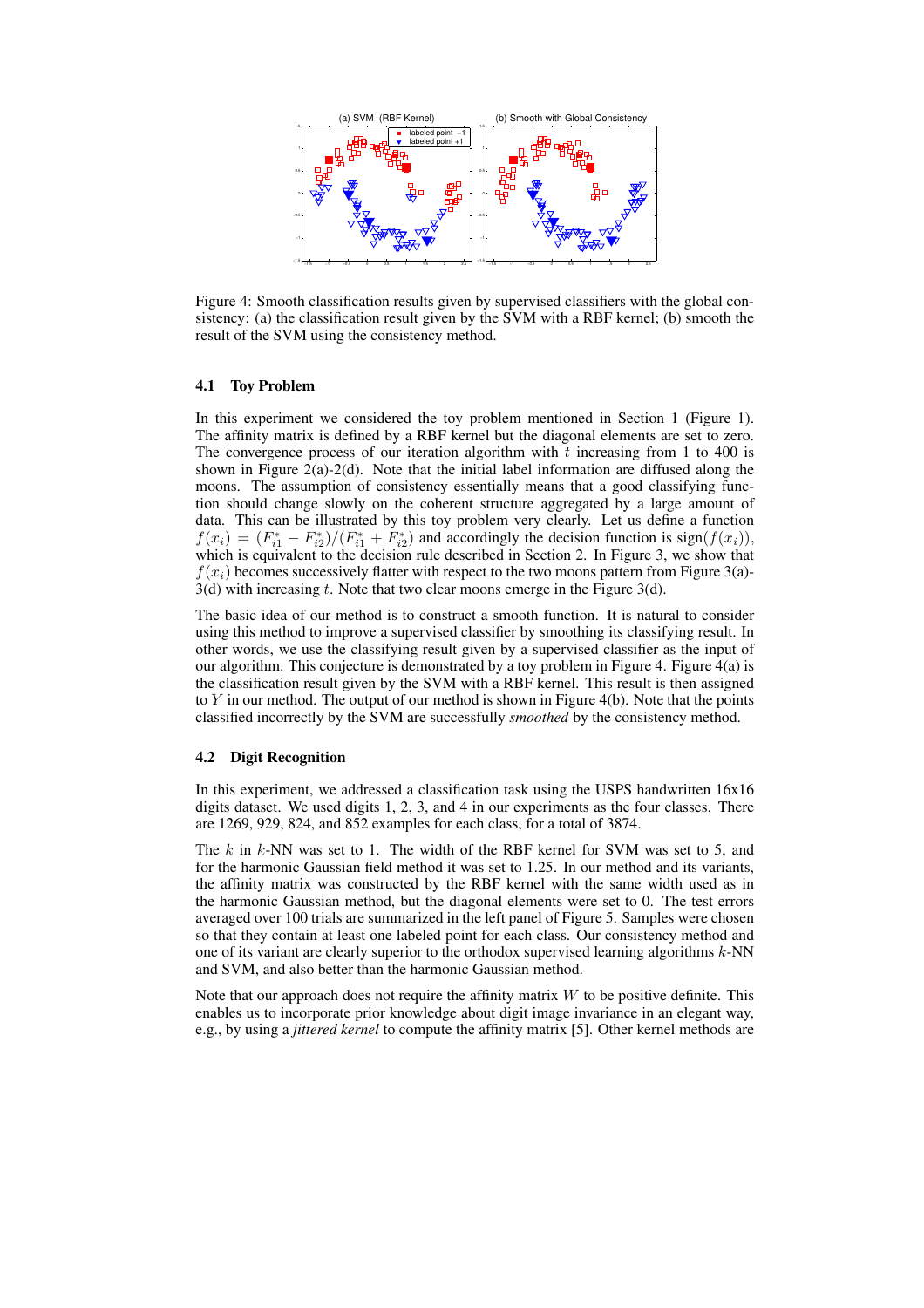

Figure 5: Left panel: the error rates of digit recognition with USPS handwritten 16x16 digits dataset for a total of 3874 (a subset containing digits from 1 to 4). Right panel: the error rates of text classification with 3970 document vectors in a 8014-dimensional space. Samples are chosen so that they contain at least one labeled point for each class.

known to have problems with this method [5]. In our case, jittering by 1 pixel translation leads to an error rate around 0.01 for 30 labeled points.

#### **4.3 Text Classification**

In this experiment, we investigated the task of text classification using the 20-newsgroups dataset. We chose the topic *rec* which contains *autos, motorcycles, baseball,* and *hockey* from the version 20-news-18828. The articles were processed by the Rainbow software package with the following options: (1) passing all words through the Porter stemmer before counting them; (2) tossing out any token which is on the stoplist of the SMART system; (3) skipping any headers; (4) ignoring words that occur in 5 or fewer documents. No further preprocessing was done. Removing the empty documents, we obtained 3970 document vectors in a 8014-dimensional space. Finally the documents were normalized into TFIDF representation.

The distance between points  $x_i$  and  $x_j$  was defined to be  $d(x_i, x_j) = 1 - \langle x_i, x_j \rangle / ||x_i|| ||x_j||$ [15]. The k in k-NN was set to 1. The width of the RBF kernel for SVM was set to 1.5, and for the harmonic Gaussian method it was set to 0.15. In our methods, the affinity matrix was constructed by the RBF kernel with the same width used as in the harmonic Gaussian method, but the diagonal elements were set to 0. The test errors averaged over 100 trials are summarized in the right panel of Figure 5. Samples were chosen so that they contain at least one labeled point for each class.

It is interesting to note that the harmonic method is very good when the number of labeled points is 4, i.e. one labeled point for each class. We think this is because there are almost equal proportions of different classes in the dataset, and so with four labeled points, the proportions happen to be estimated exactly. The harmonic method becomes worse, however, if slightly more labeled points are used, for instance, 10 labeled points, which leads to pretty poor estimation. As the number of labeled points increases further, the harmonic method works well again and somewhat better than our method, since the proportions of classes are estimated successfully again. However, our decision rule is much simpler, which in fact corresponds to the so-called *naive threshold*, the baseline of the harmonic method.